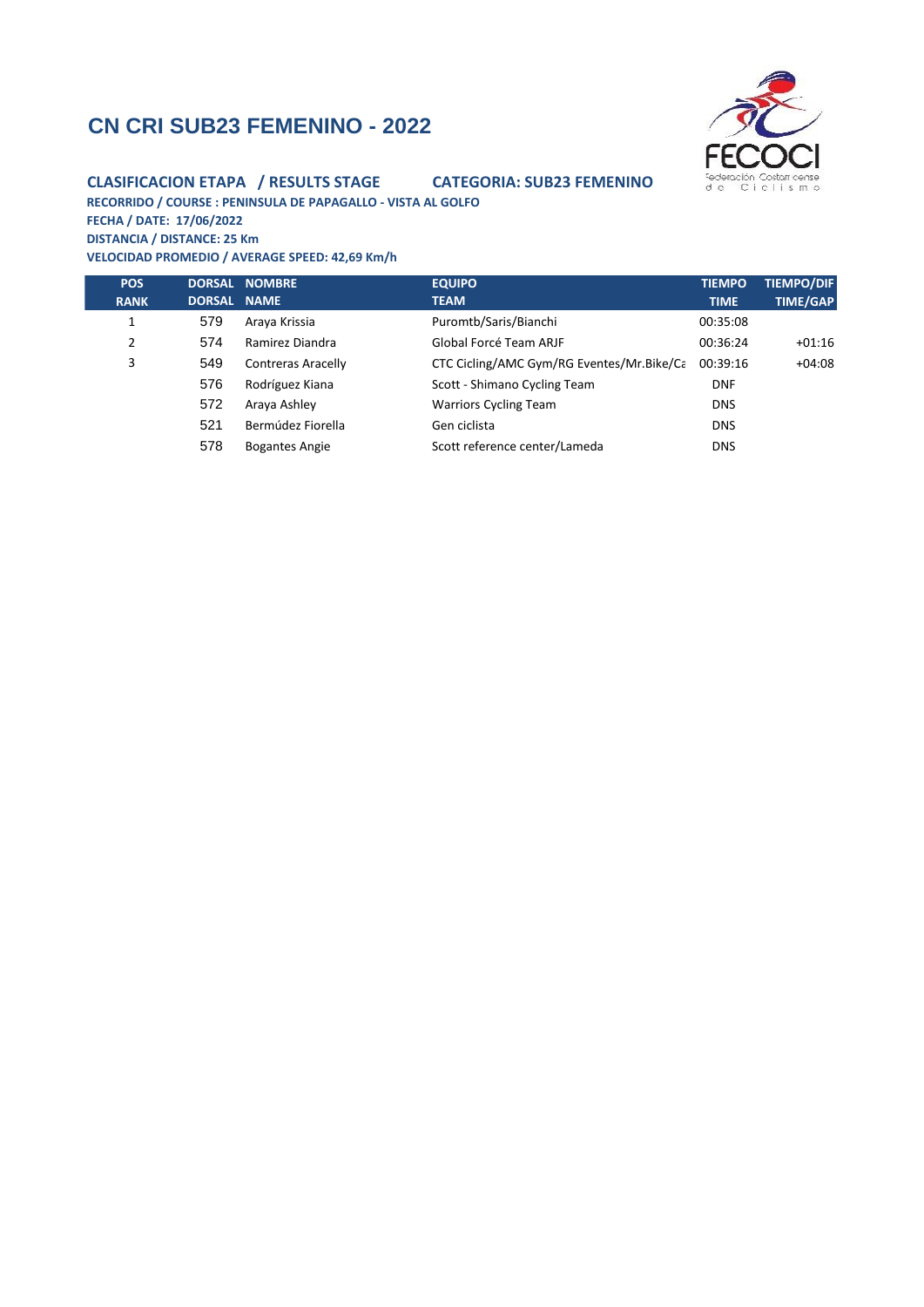#### **CN CRI ELITE FEMENINO - 2022**



### **CLASIFICACION ETAPA / RESULTS STAGE - CAT: ELITE FEMENINO**

**RECORRIDO / COURSE : PENINSULA DE PAPAGALLO - VISTA AL GOLFO FECHA / DATE: 17/06/2022 DISTANCIA / DISTANCE: 25 Km**

**VELOCIDAD PROMEDIO / AVERAGE SPEED: 45,39 Km/h**

| <b>POS</b>     | <b>DORSAL</b> | <b>NOMBRE</b>     | <b>EQUIPO</b>                        | <b>TIEMPO</b> | <b>TIEMPO/DIF</b> |
|----------------|---------------|-------------------|--------------------------------------|---------------|-------------------|
| <b>RANK</b>    | <b>DORSAL</b> | <b>NAME</b>       | <b>TEAM</b>                          | <b>TIME</b>   | <b>TIME/GAP</b>   |
| 1              | 593           | Álvarez Estefanie | ATL- BC- infisport                   | 00:33:03      |                   |
| 2              | 581           | Sánchez María     | Equipo Ciclo Victor Vargas           | 00:33:22      | $+19$             |
| 3              | 584           | Ramirez Sharon    | Scott Reference Center-Lameda        | 00:34:45      | $+01:42$          |
| 4              | 605           | Morales Jeniffer  | Colono Construcción-Bike Station     | 00:34:57      | $+01:54$          |
| 5              | 604           | Quesada Gloriana  | Colono Construcción-Bike Station     | 00:35:21      | $+02:18$          |
| 6              | 587           | Quirós Viviana    | Gen Ciclista                         | 00:38:21      | $+05:18$          |
| $\overline{7}$ | 602           | Solano Diana      | Colono Construcción-Bike Station     | 00:38:55      | $+05:52$          |
| 8              | 608           | Ramírez Joseline  | <b>CCDR Desamparados</b>             | 00:39:20      | $+06:17$          |
| 9              | 585           | Rodríguez Astrid  | Independiente                        | 00:39:55      | $+06:52$          |
| 10             | 586           | Segura Maria      | Go Rigo Go Official Team             | 00:41:05      | $+08:02$          |
|                | 582           | Jiménez Natalia   | Equipo Ciclo Victor Vargas           | <b>DNS</b>    |                   |
|                | 583           | Montero Mónica    | Carithos Bakery- Ferreteria Aguilar  | <b>DNS</b>    |                   |
|                | 601           | Méndez Ana        | Ciclo Víctor Vargas                  | <b>DNS</b>    |                   |
|                | 606           | Hernández Yuliana | Team Puro MTB Bianchi                | <b>DNS</b>    |                   |
|                | 607           | Solano Kimberly   | CTC Cycling Team Cartago             | <b>DNS</b>    |                   |
|                | 600           | Camacho Susan     | Carithos Bakery - Ferreteria Aguilar | <b>DNS</b>    |                   |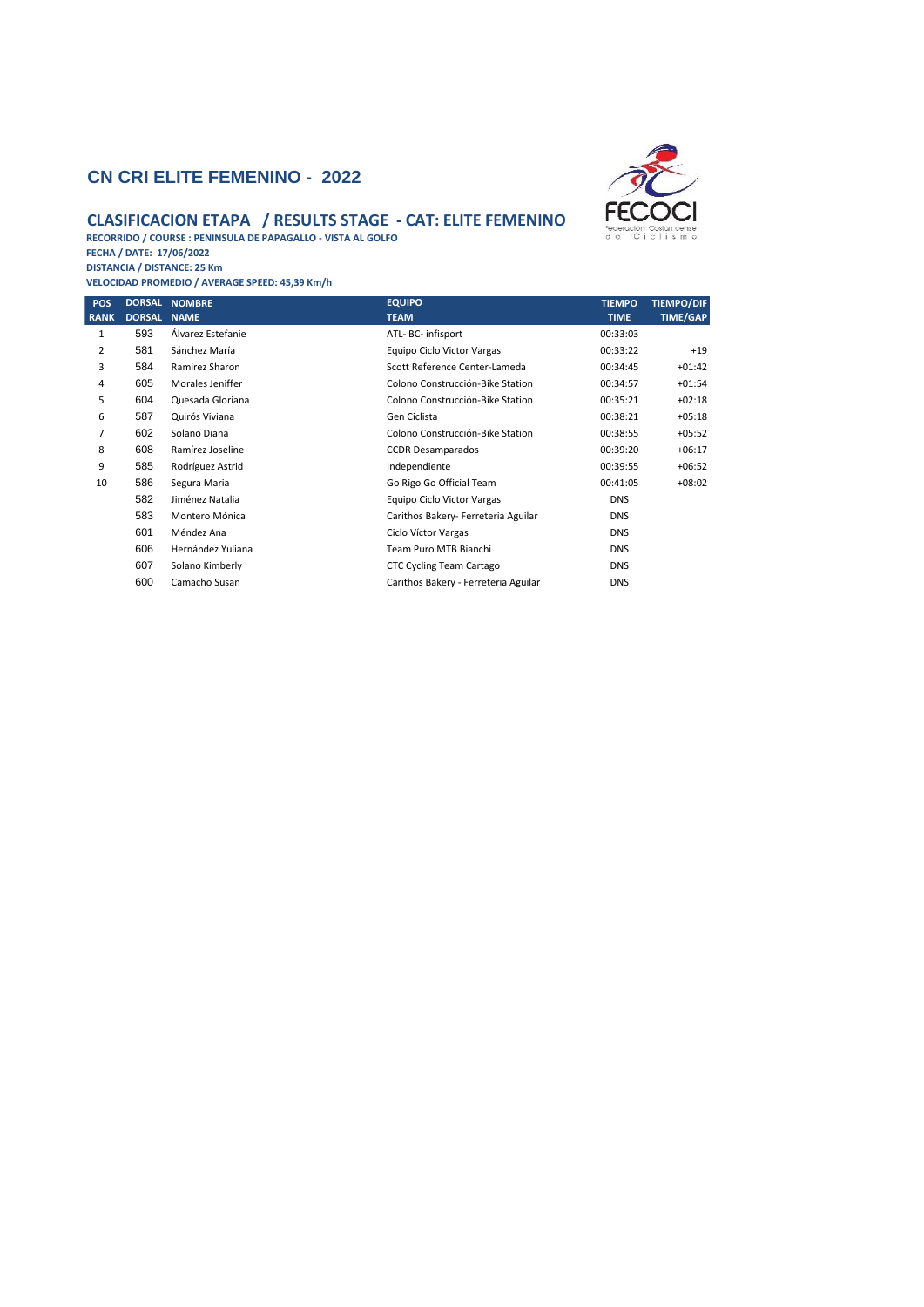## **CN CRI - SUB23 MASCULINO 2022**

#### **CLASIFICACION ETAPA / RESULTS STAGE - SUB23 MASCULINO RECORRIDO / COURSE : PENINSULA DE PAPAGALLO - VISTA AL GOLFO FECHA / DATE: 17/06/2022 DISTANCIA / DISTANCE: 25 Km**

**VELOCIDAD PROMEDIO / AVERAGE SPEED: 54,25 Km/h**



| <b>POS</b><br><b>RANK</b> | <b>DORSAL</b><br><b>DORSAL</b> | <b>NOMBRE</b><br><b>NAME</b> | <b>EQUIPO</b><br><b>TEAM</b>                      | <b>TIEMPO</b><br><b>TIME</b> | <b>TIEMPO/DIF</b><br><b>TIME/GAP</b> |
|---------------------------|--------------------------------|------------------------------|---------------------------------------------------|------------------------------|--------------------------------------|
| 1                         | 8                              | Jiménez Dylan                | <b>LIZARTE</b>                                    | 00:27:39                     | $+00$                                |
| $\overline{2}$            | 80                             | Ramírez Donovan              | 7C Economy Lacoinex                               | 00:27:44                     | $+05$                                |
| 3                         | 85                             | Oses José                    | Zebol-Elky                                        | 00:28:41                     | $+01:02$                             |
| 4                         | 75                             | Solorzano Harrison           | A.S.D PEDALE SCALIGERO                            | 00:29:09                     | $+01:30$                             |
| 5                         | 78                             | Granados Kevin               | 7C Economy Lacoinex                               | 00:29:14                     | $+01:35$                             |
| 6                         | 76                             | Arroyo Brian                 | Team Wilches Baula Sport Gdenlinea. net           | 00:29:45                     | $+02:06$                             |
| 7                         | 79                             | Aguilar Ricardo              | Team CMS-Prefabricados San Carlos                 | 00:30:12                     | $+02:33$                             |
| 8                         | 77                             | Quirós David                 | Team Wilches Baula Sport Gdenlinea.net            | 00:31:18                     | $+03:39$                             |
| 9                         | 18                             | Zuniga Josue                 | Carithos Bakery - Ferreteria Aguilar              | 00:31:22                     | $+03:43$                             |
| 10                        | 82                             | Miranda Bryan                | Team Parabrisas Morales-Tele Uno-Trama Sportwear  | 00:31:53                     | $+04:14$                             |
| 11                        | 83                             | Sanchún Fabián               | <b>CMS</b> - Prefabricados San Carlos             | 00:32:12                     | $+04:33$                             |
| 12                        | 4                              | Vásquez José                 | Team parabrisas Morales teleuno                   | 00:32:22                     | $+04:43$                             |
| 13                        | 26                             | <b>Escalante Dariel</b>      | CTC Cicling/AMC Gym/RG Eventes/Mr.Bike/Capri      | 00:32:33                     | $+04:54$                             |
| 14                        | 73                             | Umaña Jeaustin               | Team Parabrisas Morales-TeleUno-Trama             | 00:32:47                     | $+05:08$                             |
| 15                        | 6                              | <b>Corrales Derek</b>        | TEAM CRUZ CH CORPORACION TRAMA GU                 | 00:33:41                     | $+06:02$                             |
| 16                        | 20                             | Centeno Justin               | Carithos Bakery - Ferreteria Aguilar              | 00:34:14                     | $+06:35$                             |
| 17                        | 24                             | Vargas Kenneth               | Team CRWOLF-Matina-Mundo Sogo                     | 00:34:31                     | $+06:52$                             |
| 18                        | 22                             | Tijerino Kenny               | Team CRWOLF Mundo Sogo-Matina                     | 00:34:39                     | $+07:00$                             |
| 19                        | 28                             | Ramirez Taylor               | CTC Cicling/AMC Gym/RG Eventes/Mr.Bike/Capri      | 00:34:43                     | $+07:04$                             |
| 20                        | 23                             | Campos Danny                 | Team CRWOF-Matina Mundo Sogo                      | 00:34:45                     | $+07:06$                             |
| 21                        | 21                             | Castillo Froilan             | Team CRWOLF Mundo Sogo-Matina                     | 00:34:57                     | $+07:18$                             |
| 22                        | 86                             | Badilla Brandon              | TEAM CICLO CHARLY/ PISCINAS SAVIL                 | 00:35:53                     | $+08:14$                             |
| 23                        | 25                             | <b>Barrantes Yuran</b>       | CTC Cicling Team Cartago/Amc Gym/Rg Events/Mr Bik | 00:36:06                     | $+08:27$                             |
| 24                        | 14                             | Espinoza Ricardo             | Warriors Cycling Team                             | 00:37:11                     | $+09:32$                             |
| 25                        | 84                             | Gadea José                   | San Carlos                                        | 00:37:18                     | $+09:39$                             |
| 26                        | 27                             | Carmona José                 | GalferbikemexicojuventudciclismoNicoya            | 00:37:35                     | $+09:56$                             |
| 27                        | 11                             | Donoso José                  | Independiente                                     | 00:40:58                     | $+13:19$                             |
|                           | 3                              | Dodero Carlos                | Team Aramacao La casa del ciclismo                | <b>DNS</b>                   |                                      |
|                           | 71                             | Cascante José                | Independiente                                     | <b>DNS</b>                   |                                      |
|                           | 81                             | Rojas José                   | Asociclismo Herediano velo bike shop              | <b>DNS</b>                   |                                      |